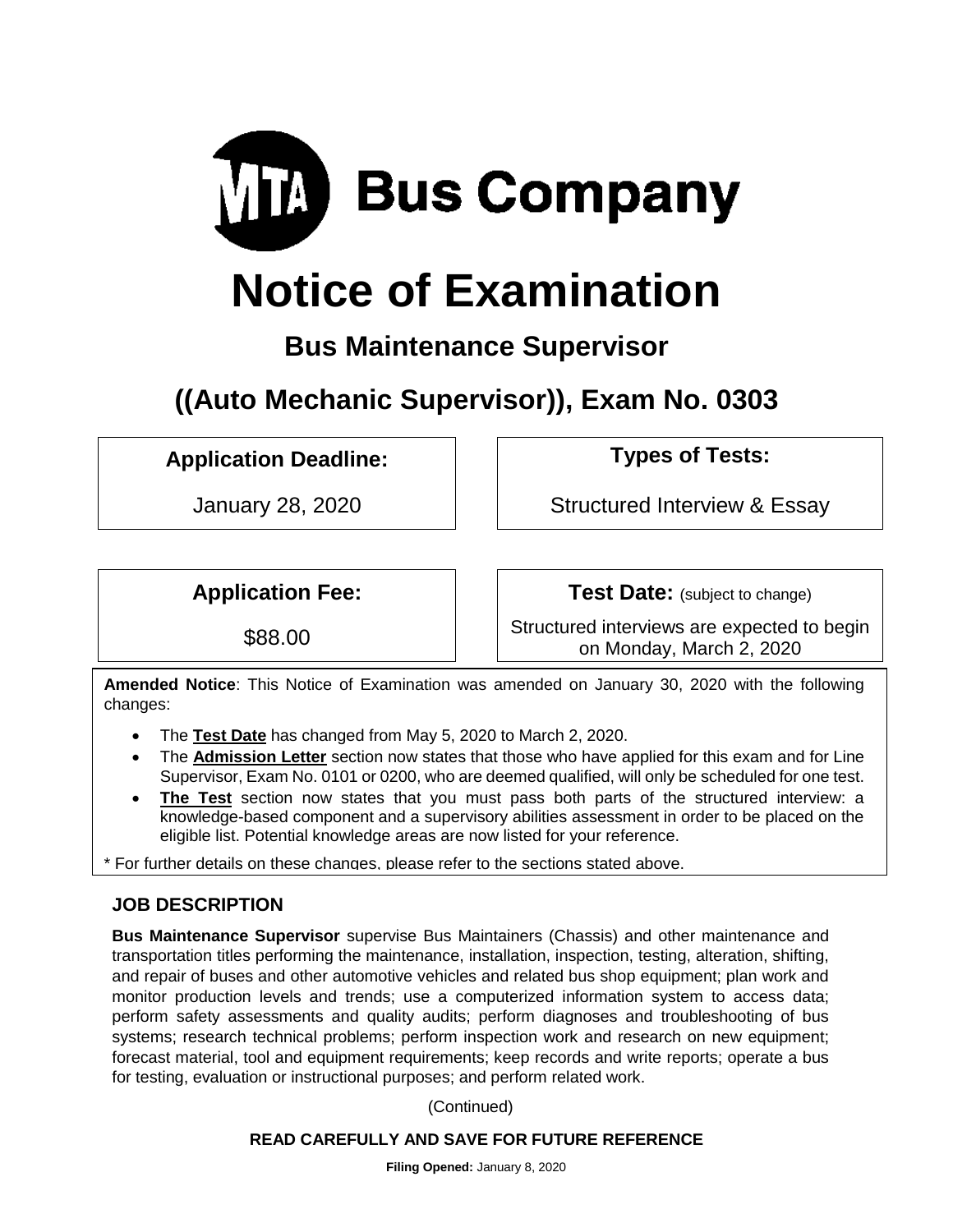#### **JOB DESCRIPTION** (Continued)

Some of the physical activities performed by Bus Maintenance Supervisors and environmental conditions they experience are: working outdoors in all kinds of weather; walking in and around bus garages; climbing and walking on fuel, oil and gasoline trucks; making visual inspections of equipment; distinguishing colors; reading gauges and prints; and hearing warnings (bells, whistle and vocal).

**Special Working Conditions:** Bus Maintenance Supervisor may be required to work various shifts including nights, Saturdays, Sundays and holidays.

(This brief description does not include all of the duties of this position.)

#### **SALARY AND BENEFITS**

The current minimum salary for Bus Maintenance Supervisor is \$36.76 per hour for a 40-hour work week increasing to \$41.78 in the sixth year of service. These rates are subject to change. The benefits of this position include, but are not limited to, night and weekend salary differentials, paid holidays, vacation and sick leave, a comprehensive medical plan and a pension plan.

#### **HOW TO QUALIFY**

**Education and Experience Requirements:** By the **last day of the Application Period,** you must meet the following requirements:

- 1. Three years of full-time experience as a journey-level automotive mechanic (i.e., fully trained, proficient, knowledgeable, experienced, and competent) troubleshooting and repairing passenger automobiles, trucks, buses, or aircraft; and
- 2. One year of full-time experience as a supervisor supervising auto mechanics or mechanics in a closely related trade. This experience must have been obtained after the experience described in "1" above.

For the above journey-level experience to be credited, **it must be preceded** by one of the following:

- A) Two years of full-time experience as a mechanic's helper, apprentice or trainee performing or assisting in the work described above; or
- B) Graduation from a recognized trade school or technical school, approved by a state's Department of Education or comparable agency, with a major curse of study in automotive mechanics or a closely related field, totaling 600 hours; or
- C) Graduation from a vocational high school, approved by a state's Department of Education or a comparable agency, with a major course of study in automotive mechanics or a closely related field; or
- D) Graduation from an accredited college or university with an AAS degree or higher in automotive mechanics or a closely related field. Accreditation must be by a reginal, national, professional or specialized agency recognized as an accrediting body by the U.S.

If you have qualifying part-time experience, it will be credited on a prorated basis.

**The following are types of experience that are acceptable:** The maintenance, inspection, testing diagnosing, overhauling, rebuilding or repairing of at least two major vehicle systems including: engines and transmissions; axles, suspensions, steering, braking components and systems; driveline or propulsion systems and components; HVAC lighting and electrical systems; microprocessor controllers; Programmable Logic Controllers (PLCs) and multiplex electronic systems; and vehicle energy storage systems.

(Continued)

#### **READ CAREFULLY AND SAVE FOR FUTURE REFERENCE**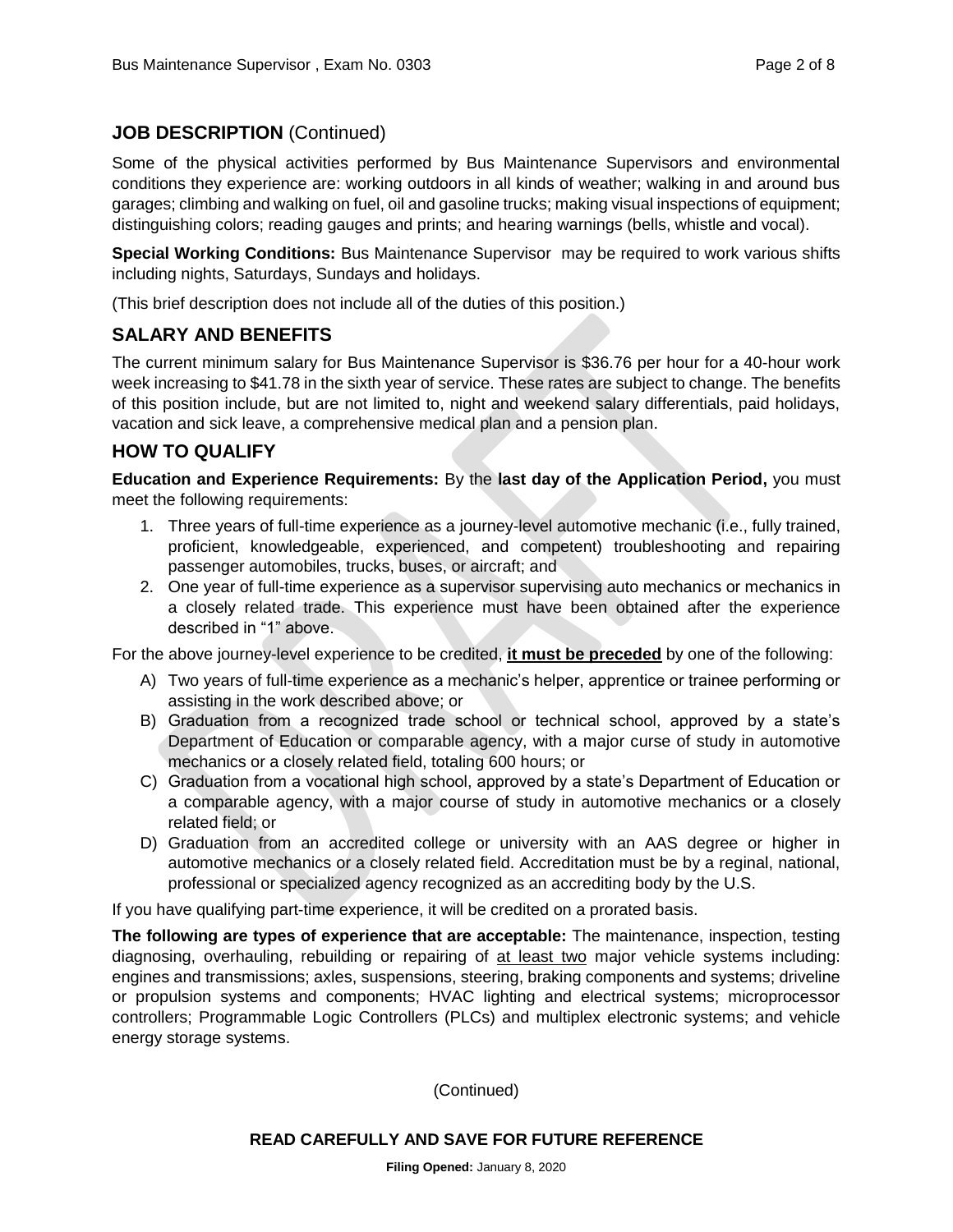#### **HOW TO QUALIFY** (Continued)

**The following are types of experience that are not acceptable:** Auto body and fender repair; auto or truck assembly; dealership make-ready repair; fuel, oil, and lube serving; vehicle inspection; specialty replacement shop work, such as tire, exhaust parts (muffler) or glass replacement; audio or video installation; and salvage and junkyard extraction.

The high school, vocational high school, technical school, or trade school must be approved by a State's Department of Education or a recognized accrediting organization. The college or university must be accredited by regional, national, professional or specialized agencies recognized as accrediting bodies by the U.S. Secretary of Education, and by the Council for Higher Education Accreditation (CHEA).

You are responsible for determining whether you meet the qualification requirements for this examination prior to submitting the *Application*. You may be given the tests before we determine if you meet the qualification requirements. If you are marked "Not Qualified," your *Application* fee will **not** be refunded and you will **not** receive a score.

#### **REQUIREMENTS TO BE APPOINTED**

**Driver License Requirement:** At the time of appointment, you must possess either:

- 1. A Class B Commercial Driver License (CDL) valid in the State of New York with a passenger endorsement and no disqualifying restrictions that would preclude the performance of the duties of this title; or
- 2. A Motor Vehicle Driver License valid in the State of New York and a Learner Permit for a Class B CDL valid in the State of New York with a passenger endorsement and no disqualifying restrictions.

If you qualify under "2" above, your appointment will be subject to the receipt of a Class B CDL valid in the State of New York with a passenger endorsement and no disqualifying restrictions at the end of a special training course in bus operation. If you fail to successfully complete the special training course in bus operation, including the receipt of a Class B CDL valid in the State of New York with a passenger endorsement and no disqualifying restrictions, your employment will be terminated. If you have serious moving violations, a license suspension or an accident record, you may be disqualified.

The Class B Commercial Driver License (CDL) with a passenger endorsement and no disqualifying restrictions must be maintained for the duration of your employment in the title. Such license and/or Learner Permit must not include any restrictions which would preclude the performance of Bus Maintenance Supervisor work.

**Commercial Motor Vehicle Driving Experience in the Military or New York National Guard**: If you are an active member or former member (discharged in the past year) of the military or New York National Guard and have experience driving a Commercial Motor Vehicle in the military or New York National Guard, you may be eligible for a waiver of the New York State commercial driving skills test through the New York State Department of Motor Vehicles. If you believe that you may be eligible for this waiver, you must apply for the waiver through the New York State Department of Motor Vehicles.

**Residency:** New York City residency is not required for this position.

**English Requirement:** You must be able to understand and be understood in English to perform the duties and responsibilities of the position.

(Continued)

#### **READ CAREFULLY AND SAVE FOR FUTURE REFERENCE**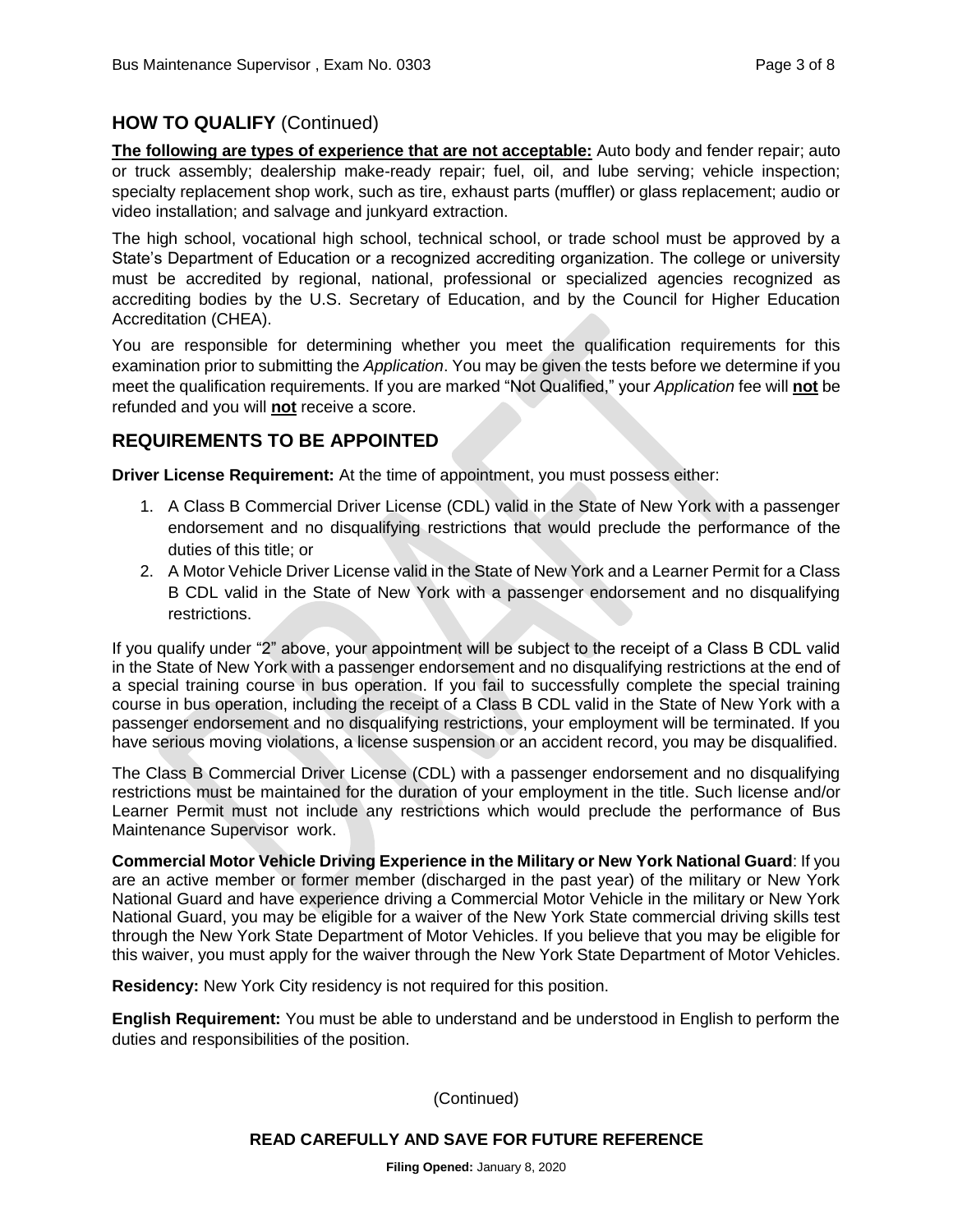#### **REQUIREMENTS TO BE APPOINTED** (Continued)

**Drug Screening Requirement:** You must pass a drug screening in order to be appointed, and if appointed, you will be subject to random drug and alcohol tests for the duration of your employment. Additionally, if you have tested positive on a drug or alcohol test or had a refusal to test during preemployment or while employed by a Federal DOT-regulated employer during the applicable period, you must have completed the Substance Abuse Professional (SAP) evaluation, referral and education/treatment process required by federal law in order to be appointed to this safety-sensitive position.

**Proof of Identity:** Under the Immigration Reform and Control Act of 1986, you must be able to prove your identity and your right to obtain employment in the United States prior to employment with MTA Bus Company.

#### **HOW TO OBTAIN AN APPLICATION**

During the application period, the application and other required forms for this examination will be attached to this Notice of Examination. Additional copies may be obtained during the application period at [http://mta.info/nyct/hr/appexam.htm,](http://mta.info/nyct/hr/appexam.htm) or you may obtain a printed copy in person at the MTA Exam Information Center, as indicated below. Computers with internet access are available on a limited basis at branches of the New York Public Library, the Brooklyn Public Library and the Queens Library to patrons with a valid library card.

**MTA Exam Information Center:** Open Monday through Friday, from 9 AM to 3 PM, in the lobby at 180 Livingston Street, Brooklyn, New York. Directions: take the A, C, F or R trains to the Jay Street-Metro Tech Station, or the 2, 3, or the G train to the Hoyt Street Station. The MTA Exam Information Center will be closed on Monday, January 20, 2020 for Martin Luther King Day.

#### **REQUIRED FORMS**

- 1. **Application:** Make sure that you follow all instructions included with your *Application*, including payment of fee. Save a copy of the instructions for future reference.
- 2. **Education and Experience Test Paper:** Write your social security number in the box at the top of the cover page, and the examination title and number in the box provided. This form must be filled out completely and in detail for you to receive your proper rating. Keep a copy of your completed Education and Experience Test Paper for your records.
- 3. **Foreign Education Fact Sheet (required only if you need credit for your foreign education for this examination):** If you were educated outside the United States, you must have your foreign education evaluated to determine its equivalence to education obtained in the United States. The services that are approved to make this evaluation, as well as instructions on how to submit this evaluation are listed in the *Foreign Education Fact Sheet* included with your application packet. When you contact the evaluation service, ask for a "document-by-document" (general) evaluation of your foreign education. Your foreign education evaluation **must** be submitted directly to NYC Transit's Examinations Unit by the service completing the evaluation. Foreign education evaluations received directly from applicants will **not** be accepted. You can also access the *Foreign Education Fact Sheet* on our website at http://web.mta.info/nyct/hr/forms\_instructions.htm.

**Note:** If you have earned a higher-level degree in the United States that supersedes the level of education required to meet the qualification requirements, you do not need to submit a foreign education evaluation. However, you must indicate that you have completed the higherlevel degree in the United States; proof of acceptance into an academic program or school is not sufficient to determine satisfactory equivalency.

#### **READ CAREFULLY AND SAVE FOR FUTURE REFERENCE**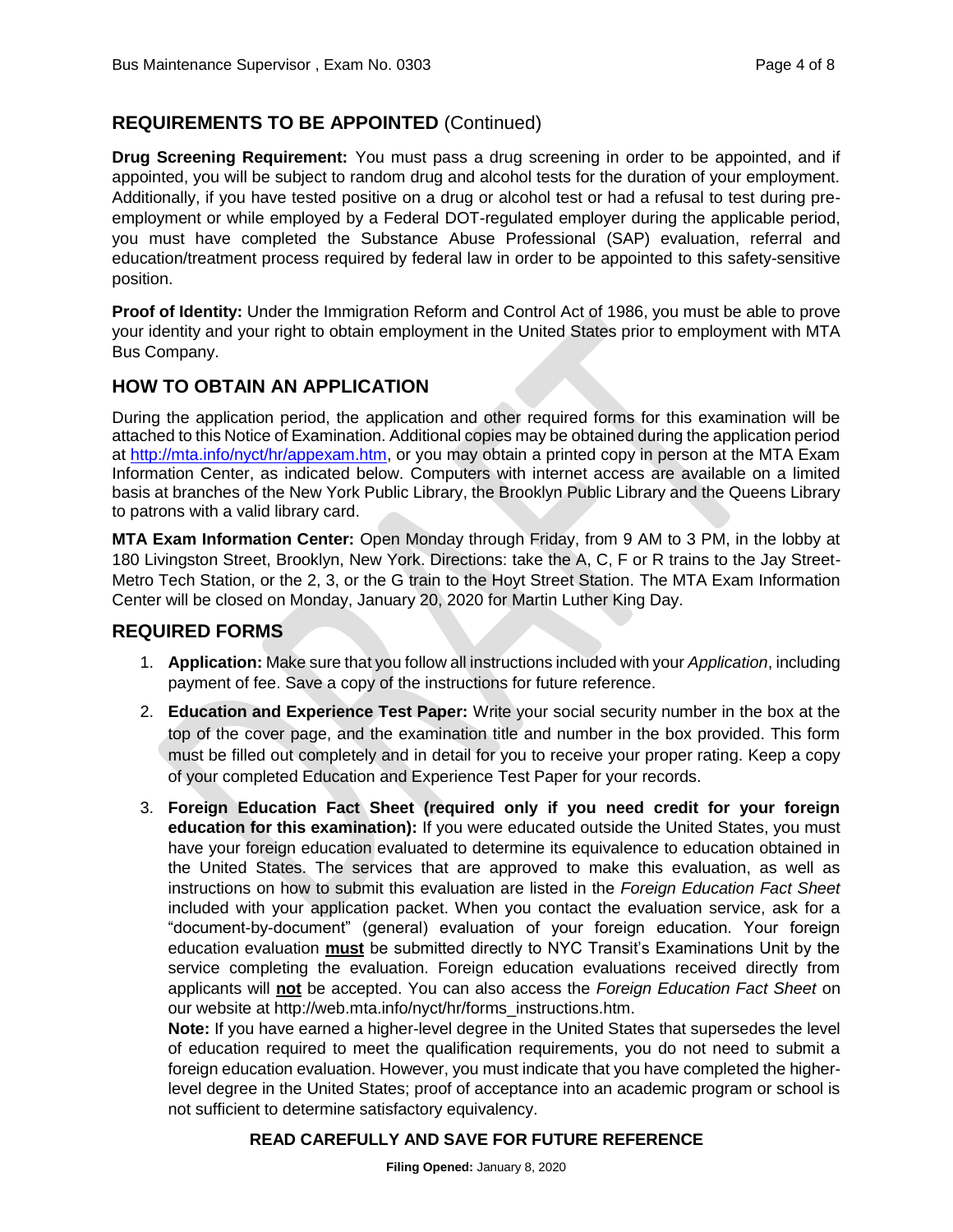#### **HOW TO SUBMIT AN APPLICATION AND PAY THE APPLICATION FEE**

If you believe you meet the requirements in the "How to Qualify" section, you **must** apply by mail. MTA New York City Transit will **not** accept *Applications* in person.

#### **Applications by mail must:**

- 1. Include all of the required forms, as indicated in the "Required Forms" section above.
- 2. Be postmarked by the last day of the application period.
- 3. Be mailed to the address in the "Correspondence" section of this notice.
- 4. Include the appropriate fee in the form of a money order.

#### **The Money Order (Postal Money Order preferred) must:**

- 1. Be made payable to MTA New York City Transit.
- 2. Be valid for one year.
- 3. Have the following information written on it: your name, home address, the last four digits of your social security number, and the exam title and exam number.

Save your money order receipt for future reference and proof of filing an *Application*.

#### **Cash and personal checks will not be accepted**.

**Application Fee:** This fee is generally not refundable. Under special circumstances, you may be entitled to a refund. You should refer to the Department of Citywide Administrative Services ("DCAS") General Exam Regulations to determine if you are entitled to a refund prior to requesting a refund. You can refer to the bottom of the last page of the Notice of Examination for instructions on how to obtain a copy of the DCAS General Exam Regulations.

#### **HOW TO SUBMIT AN APPLICATION WHEN REQUESTING A FEE WAIVER**

Applicants who wish to request a fee waiver must obtain an *Application* in person at the MTA Exam Information Center as indicated above and must submit the *Application* and required forms by mail to the address in the "Correspondence" section below **by the last day of the application period**.

MTA New York City Transit will not accept applications in person. Additional information on how to request an application fee waiver is available with the *Application.*

#### **ADMISSION LETTER**

An *Admission Letter* will be mailed to you about 10 days before the first date of testing. If you do not receive an *Admission Letter* at least 4 days before this date, you may obtain a duplicate letter at the MTA Exam Information Center (as indicated above). A paper copy of the *Admission Letter* is your ticket for admission to the test.

Candidates who have also applied for MaBSTOA Line Supervisor, Exam No. 0101 or 0200, and are deemed qualified will be scheduled for one test (see The Test section below) for both the Line Supervisor title and the Bus Maintenance Supervisor title. Candidates who receive a passing score on all components of the test will be placed on eligible lists for both the Line Supervisor and Bus Maintenance Supervisor titles.

Applicants **must** keep their mailing address **up to date**. Please refer to the Correspondence section below for instructions on how to update your address and other contact information.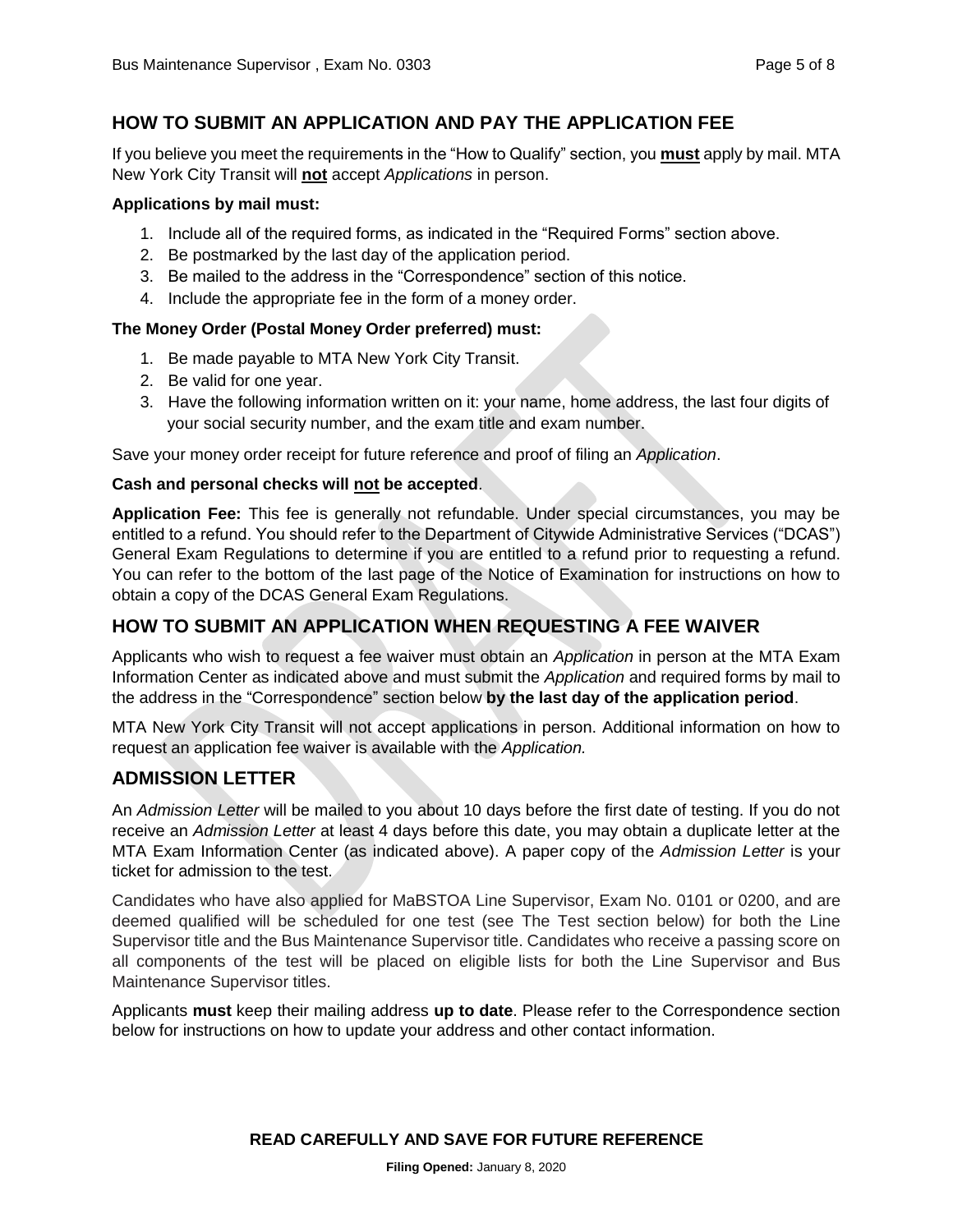#### **THE TEST**

You will be given a qualifying essay test and competitive structured interview. The qualifying essay test and competitive structured interview will be given in a single session on the same day. The competitive structured interview is comprised of two parts: a knowledge-based component and a supervisory abilities assessment. A score of 70% is required to pass both parts and the qualifying essay test. Your scores on both parts of the competitive structured interview will be combined to determine your place on the eligible list.

The qualifying essay test will require candidates to write one or more reports based on information provided on the day of the structured interview. Candidates will be evaluated on their ability to write concisely, comprehensively, and clearly using good grammatical form. Only those candidates who achieve a passing score on the structured interview test may have their qualifying essay test rated.

The knowledge-based component of the structured interview may include questions on the installation, troubleshooting, inspection, repair, and maintenance of automotive/bus equipment, including tools and equipment used in automotive/bus maintenance; the ability to follow rules and regulations, and policies and procedures; labor-management practices; safe and efficient work practices and procedures; reading and interpreting technical drawings, wiring diagrams and schematics; and other related areas.

The supervisory abilities assessment of the structured interview may include questions on the following abilities:

- **Oral Comprehension** -- Ability to understand spoken English words and sentences
- **Oral Expression** -- Ability to use English words or sentences in speaking so others will understand
- **Planning and Organizing** Establishing a course of action for self and/or others to accomplish a specific goal; planning proper assignment of personnel and appropriate allocation of resources
- **Delegation** Utilizing subordinates effectively; allocating decision-making and other responsibilities to the appropriate subordinates
- **Management Control** Establishing procedures to monitor and/or regulate processes, tasks, or activities of subordinates and job activities and responsibilities; taking action to monitor the results of delegated assignments or projects
- **Development of Subordinates** -- Developing the skills and competencies of subordinates through training and developmental activities related to current and future jobs
- **Analysis** Identifying problems, securing relevant information, relating data from different sources and identifying possible causes of problems
- **Judgement** Developing alternative courses of action and making decisions based on logical assumptions that reflect factual information
- **Technical Translation** Demonstrating knowledge of the meaning of technical/professional terminology used on the job.

You will be scheduled to take the tests on a date indicated in the above "Test Date" box. You will be randomly assigned to a test date and location, and you cannot request that your scheduled test date or location be changed, unless you meet the conditions in the "Special Arrangements" section below.

**READ CAREFULLY AND SAVE FOR FUTURE REFERENCE**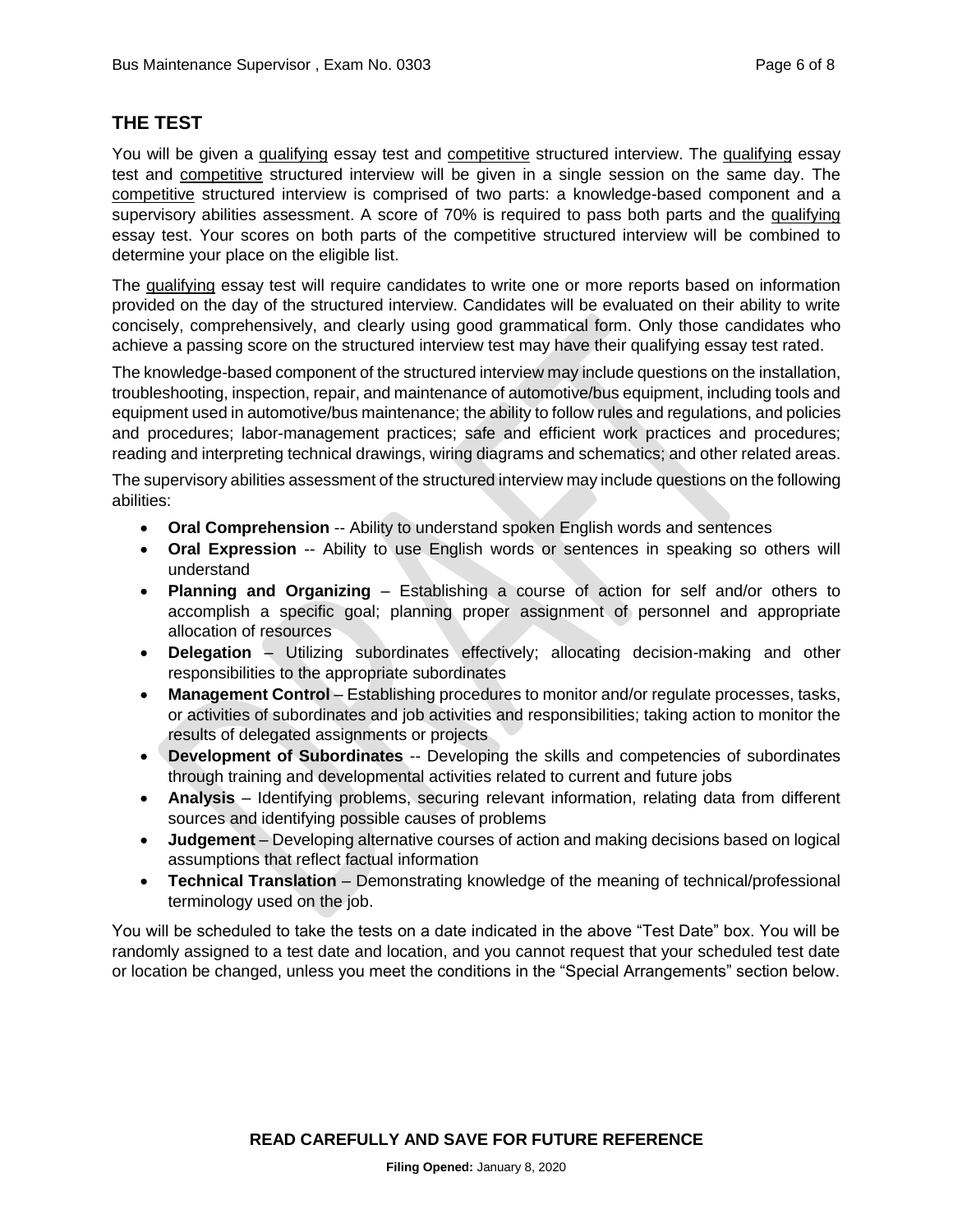#### **TEST ADMINISTRATION GUIDELINES**

**Warning:** You are not permitted to enter the test site with cellular phones, smart watches, beepers, pagers, cameras, portable media players, or other electronic devices. Calculators are **not** permitted. Electronic devices with an alphabetic keyboard or with word processing or data recording capabilities such as planners, organizers, etc. are prohibited. If you use any of these devices in the building at any time before, during or after the test, you may **not** receive your test results, your test score may be nullified, and your application fee will **not** be refunded.

You may not have any other person, including children, present with you while you are being processed for or taking the test and no one may wait for you inside of the test site while you are taking the test.

**Required Identification: You are required to bring one (1) form of valid (non-expired) signature and photo bearing identification to the test site**. The name that was used to apply for the exam must match the first and last name on the photo ID. A list of acceptable identification documents is provided below**. If you do not have an acceptable ID, you may be denied testing.** Acceptable forms of identification (bring one) are as follows: State issued driver's license, State issued identification card, US Government issued Passport, US Government issued Military Identification Card, US Government issued Alien Registration Card, IDNYC, Employer ID with photo, or Student ID with photo.

**Leaving:** You must leave the test site once you finish the test. If you leave the test site after being fingerprinted but before finishing the test, you will not be permitted to re-enter. If you disregard this instruction and re-enter the test site, you may not receive your test results, your test score may be nullified, and your application fee will not be refunded.

#### **THE TEST RESULTS**

If you pass the qualifying essay test and competitive structured interview and meet the education and experience requirements, your name will be placed in final score order on an eligible list and you will be given a list number. You will be notified by mail of your test results. If you meet all requirements and conditions, you will be considered for appointment when your name is reached on the eligible list.

#### **SPECIAL ARRANGEMENTS**

**Special Test Accommodations:** If you plan to request special testing accommodations due to disability or an alternate test date due to your religious belief, follow the instructions included with your *Application* and mail your request to the address found in the "Correspondence" section below no later than 30 days prior to the first scheduled test date.

**Make-Up Test:** You may apply for a make-up test if you cannot take the Structured Interview & Essay tests on the scheduled date for any of the following reasons:

- 1. Compulsory attendance before a public body;
- 2. On-the-job injury or illness caused by municipal employment where you are an officer or employee of the City;
- 3. Absence from the test within one week after the death of a spouse, domestic partner, parent, sibling, child, or child of a domestic partner where you are an officer or employee of the City;
- 4. Absence due to ordered military duty;
- 5. A clear error for which MTA New York City Transit is responsible; or
- 6. A temporary disability, pregnancy-related, or child-birth related condition preventing you from taking the test.

(Continued)

#### **READ CAREFULLY AND SAVE FOR FUTURE REFERENCE**